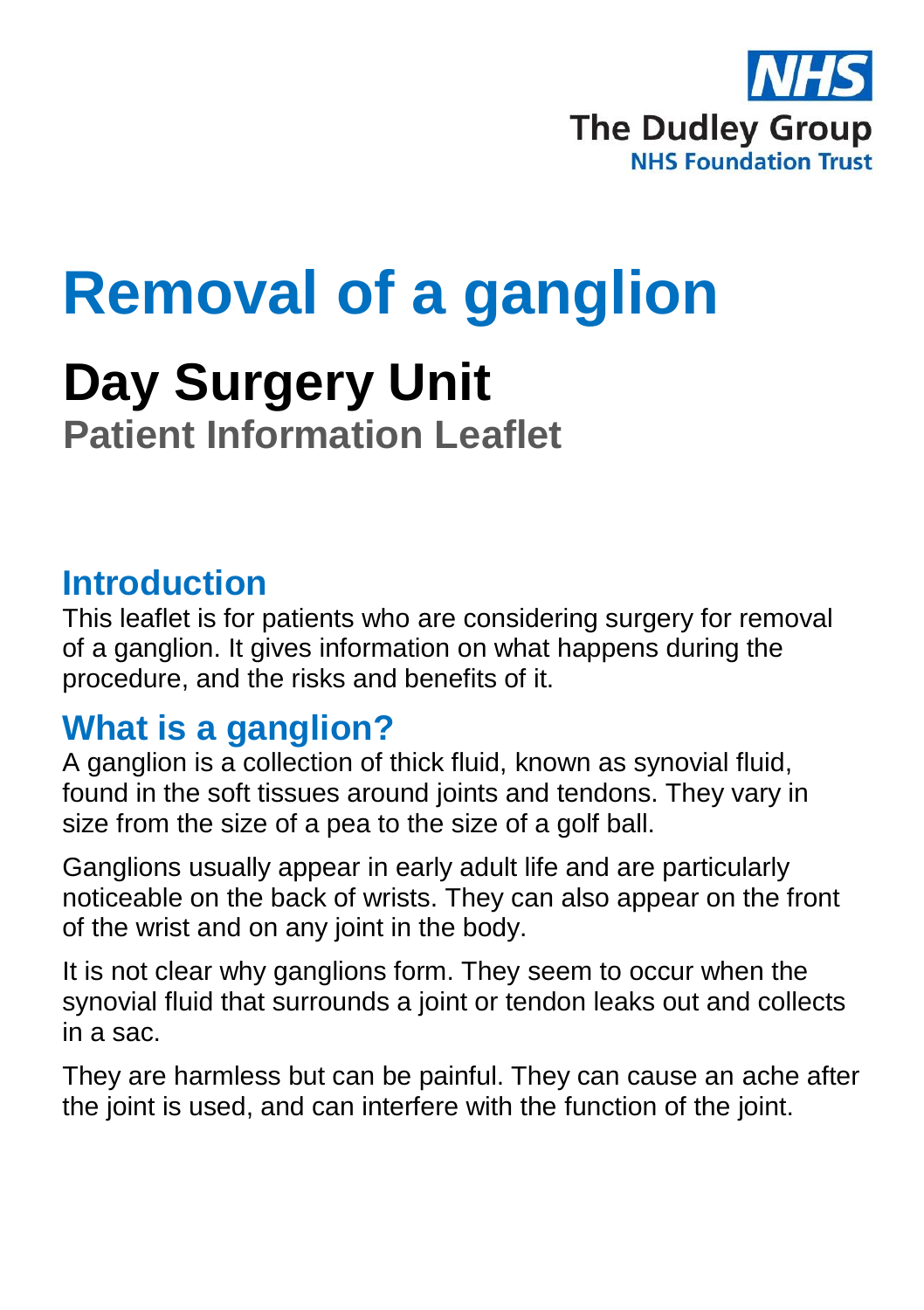### **What is the treatment?**

Ganglions can sometimes burst or disappear on their own after an accidental blow. Treatment is only usually recommended if they are causing problems with the movement of a joint, or pressing on a nerve and causing pain and pins and needles.

The two main treatment options are:

- $\bullet$  Draining fluid out of the cyst with a needle and syringe  $-$  the medical name for this is aspiration
- Cutting the ganglion out using surgery

This leaflet is about surgery to remove a ganglion. This is usually carried out using a local anaesthetic. This means you will be given an injection to numb the area and will be awake for the procedure. The surgeon will discuss this with you in more detail.

#### **What are the benefits of surgery?**

If you are suffering pain or loss of movement from the ganglion, removing it by surgery should improve this. However, the benefits need to be weighed up against the risks of surgery.

#### **What are the risks of surgery?**

There is always a small element of risk involved with any surgery. The main risks are:

- Your scar can often look worse than the ganglion.
- The soft tissue swelling at the site of the operation can be almost as large as the original ganglion and can take up to six months to heal.
- A new ganglion may form in the place of the original.
- A wide area of tissue at the base of your ganglion needs to be removed as well to lessen the chance of it coming back. This can cause discomfort.
- Pain may last six months after the operation.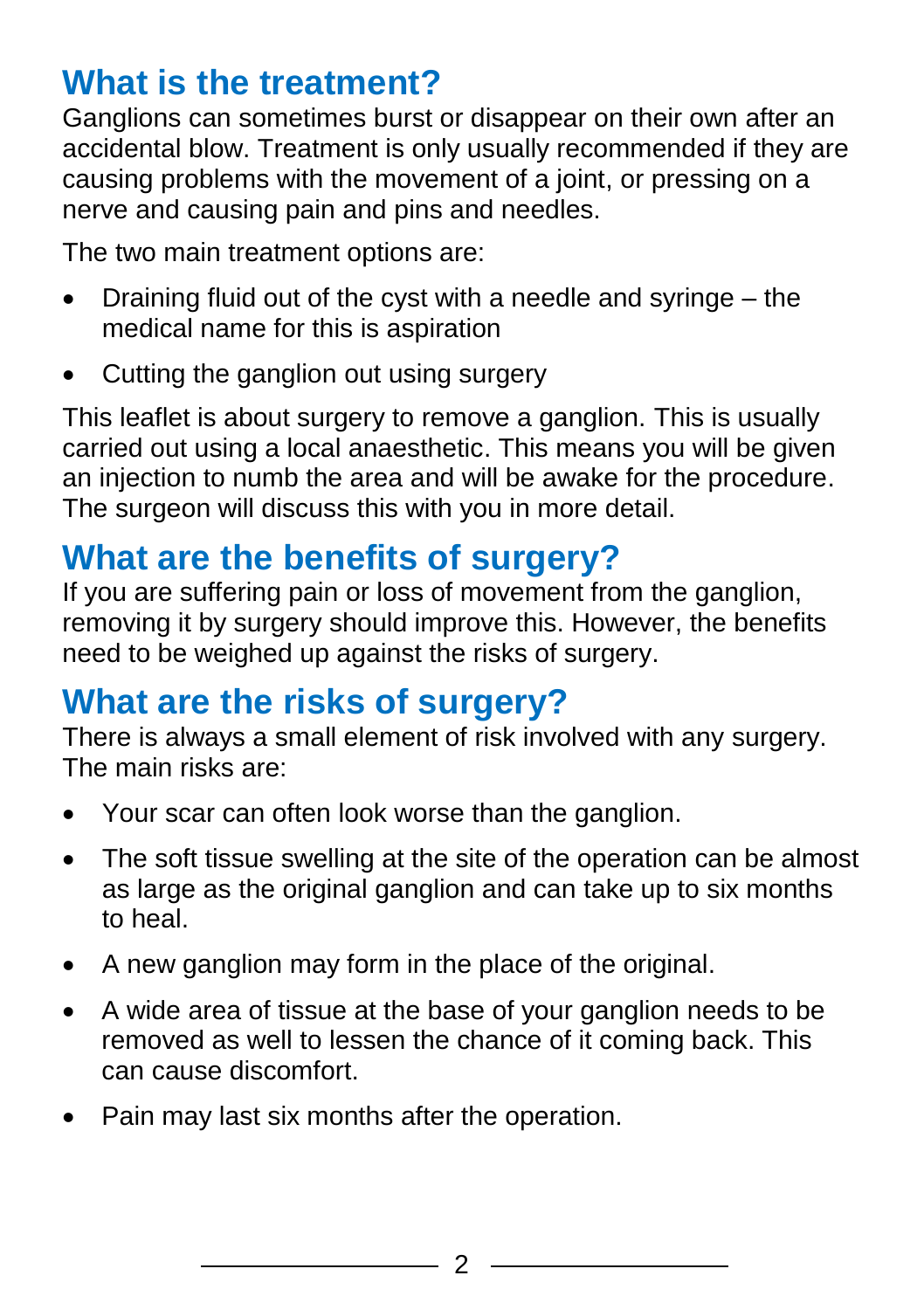#### **What are the alternatives?**

You do not need to have surgery and it will only be suggested if your ganglion is persistent and painful.

#### **What happens before the operation?**

You will be asked to come for a health assessment with a nurse. usually about one or two weeks before your surgery. This will determine whether there are any reasons why you should not have surgery.

During this health assessment we will:

- Check your suitability for anaesthetic.
- Give you information about the surgery and recovery process. It is important that you know what to do to help your recovery.
- Carry out investigations to ensure that you are fit and well to have the surgery.

A range of investigations will be carried out such as:

- A blood test, if you take certain medications.
- You may have an ECG a heart trace test. This is nothing to be alarmed about, just a routine test to check your heart.
- Your blood pressure, pulse and weight will be recorded.
- You will be screened for MRSA a nasal and groin swab will be taken to see if you have any evidence of infection.
- A finger prick test to check your blood glucose levels.

We will give you instructions about whether you need to stop eating and drinking before your operation.

You will have the opportunity to ask any questions or discuss any problems you may have.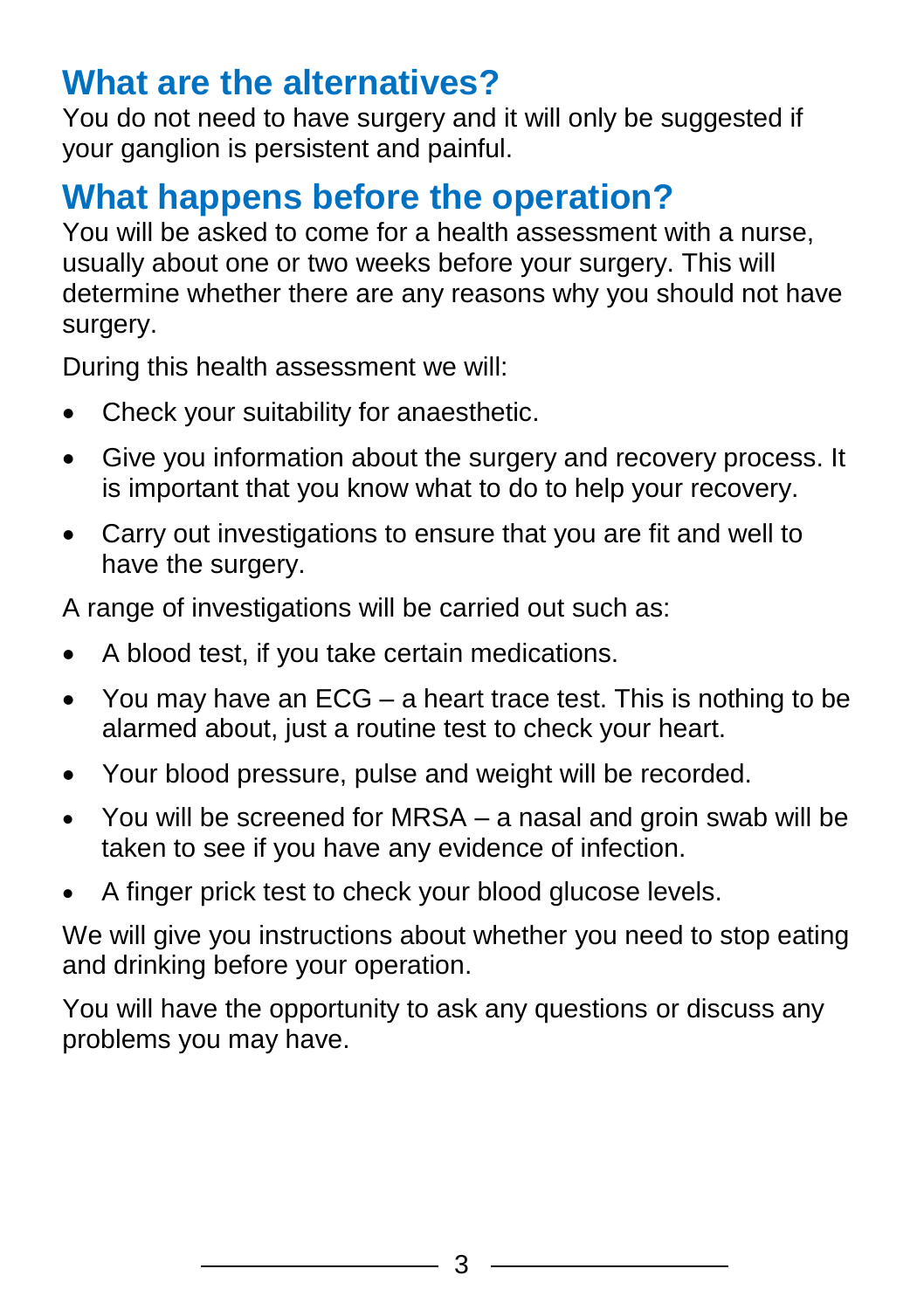At this assessment, please tell us if:

- You are diabetic
- You have a cold, cough or any type of infection
- You take any medications and what these are. You may need to stop taking some of these for a short period of time before you have the operation.

#### **What if I become ill before my operation?**

It is important that you tell us if you are not well enough to come in for the operation. Please ring one of the following numbers:

- Day Surgery Unit on 01384 456111 ext. 1886
- Pre-assessment Unit on 01384 456111 ext. 1849

Also, please ring us if you have any type of infection such as:

- a chesty cough, cold or throat infection
- skin problems such as a rash, cut or skin infection, especially if it is on the area that is to be operated on
- diarrhoea and sickness in the last 48 hours

If you are not sure and want to ask about this, please ring for advice.

## **What do I need to bring for my operation?**

Please bring a dressing gown, slippers and any medication you are currently taking. It is likely you will only be in hospital for the day but just in case you need to stay overnight, please bring an overnight bag with nightwear, toiletries etc. We will tell you during the health assessment you have before your operation, if you will have to stay overnight.

Please do not wear or bring any jewellery. However, you can wear your wedding ring.

Please do not wear any make up; or nail varnish or gel nails on your fingers or toes.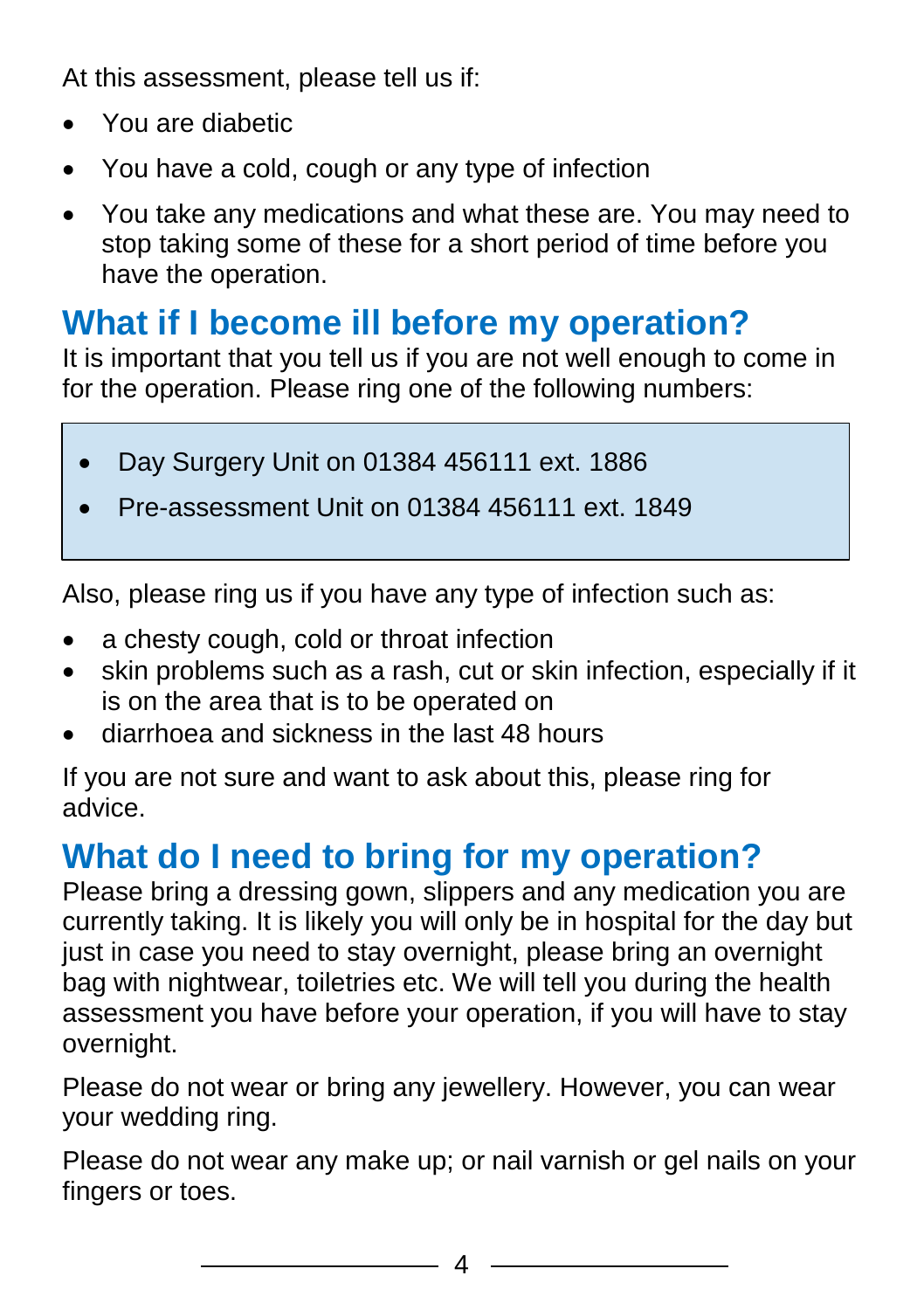#### **Personal property**

The Dudley Group NHS Foundation Trust and its staff cannot be held responsible for the personal property of patients or visitors.

You are advised not to bring valuable items with you. Where this is unavoidable, please note that the hospital cannot accept responsibility for your property unless it is handed to a staff member for safekeeping and an official receipt is obtained.

#### **What happens when I come for my operation?**

When you arrive, you will be taken to an admission area. Here you will be seen by:

- a member of the surgical team who will explain the operation to you. If you are happy to go ahead with the operation, they will ask you to sign a consent form.
- the anaesthetist, if you are having sedation or a general anaesthetic.
- a member of the nursing staff.

The nurse will check your blood pressure, temperature and pulse. They will talk through what will happen and check for your understanding of this. They will give you an approximate time for your operation.

Unfortunately, you may sometimes have to wait for a number of hours for your surgery. We do appreciate how difficult and inconvenient this might be and we try to minimise delays for all patients as much as possible.

The nurse will ask you to undress and put on a theatre gown shortly before your surgery. A nurse will take you to the operating theatre. A member of the theatre team will check your personal details with you. You will then be given the anaesthetic.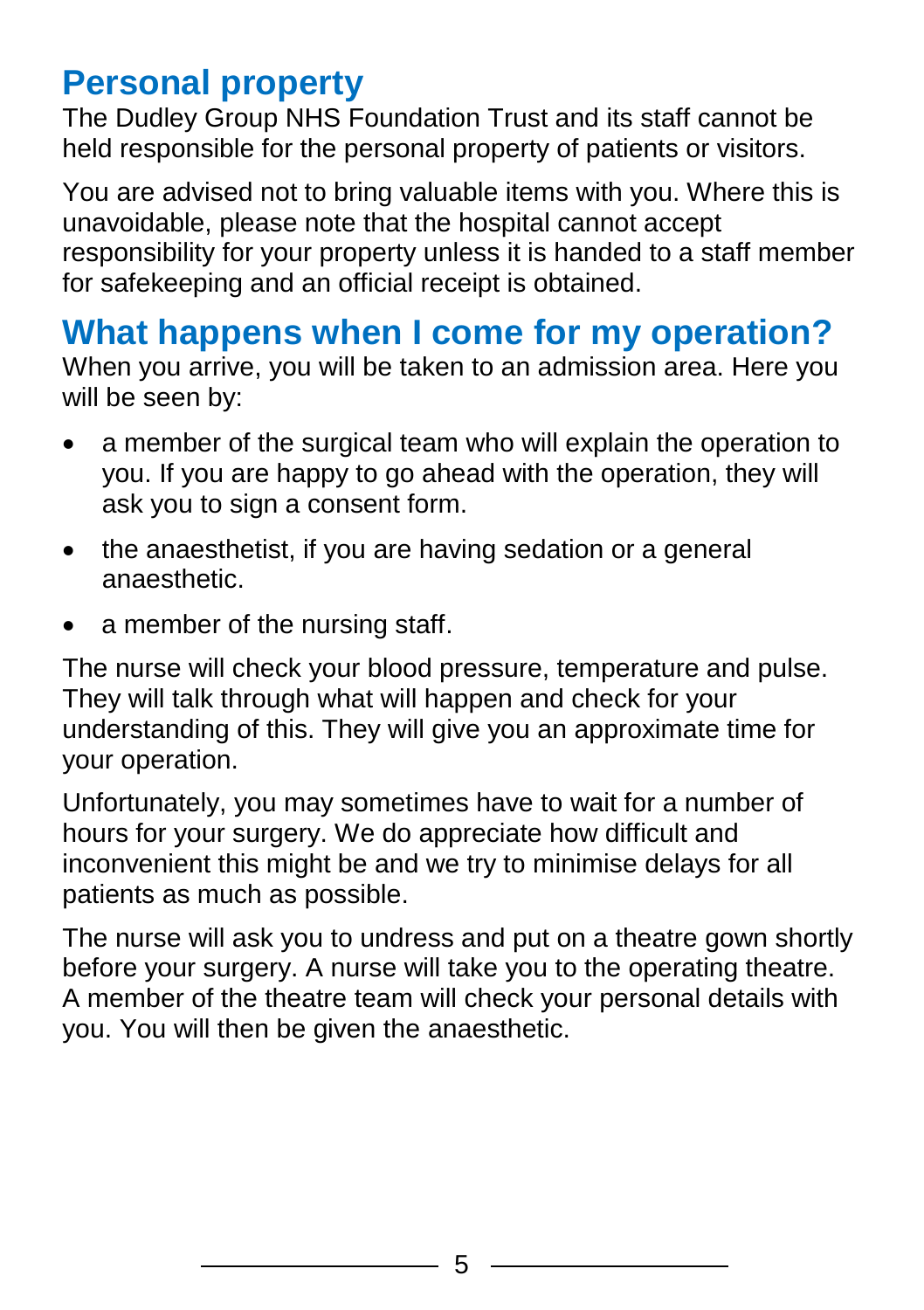#### **What happens after operation?**

A nurse will monitor your blood pressure, pulse and temperature. They will observe your hand or foot for colour, warmth and feeling. You may have to sit with your hand or foot raised, depending on which area has been operated on.

We will ask you if you have any pain and give you painkiller tablets if you need them.

Once you have had something to eat and drink, and have been to the toilet, you will be able to get out of bed on your own.

You will be able to go home when you are comfortable and have recovered from the anaesthetic.

## **What happens when I go home?**

If you go home the same day as the operation, you will need to have someone to care for you for at least the first 24 hours.

You must not drive yourself home. You will not be able to go home on public transport on your own. Therefore, you will need to arrange for someone to collect you and take you home.

The nurse who discharges you from hospital will give you a letter for your GP, a sick note if you need it and any medication that has been prescribed for you.

We will give you instructions on caring for your wound. You will need to keep your wound clean and dry. If you have any problems with your dressing, or any other queries, please contact:

## **Russells Hall Hospital Day Surgery Unit** on

01384 456111 ext. 1886 (7.30am to 8pm, Monday to Friday)

### **When can I go back to work?**

It is a good idea to wait until your stitches have been taken out, after about 14 days. If you do manual work, you may need to stay off a little longer.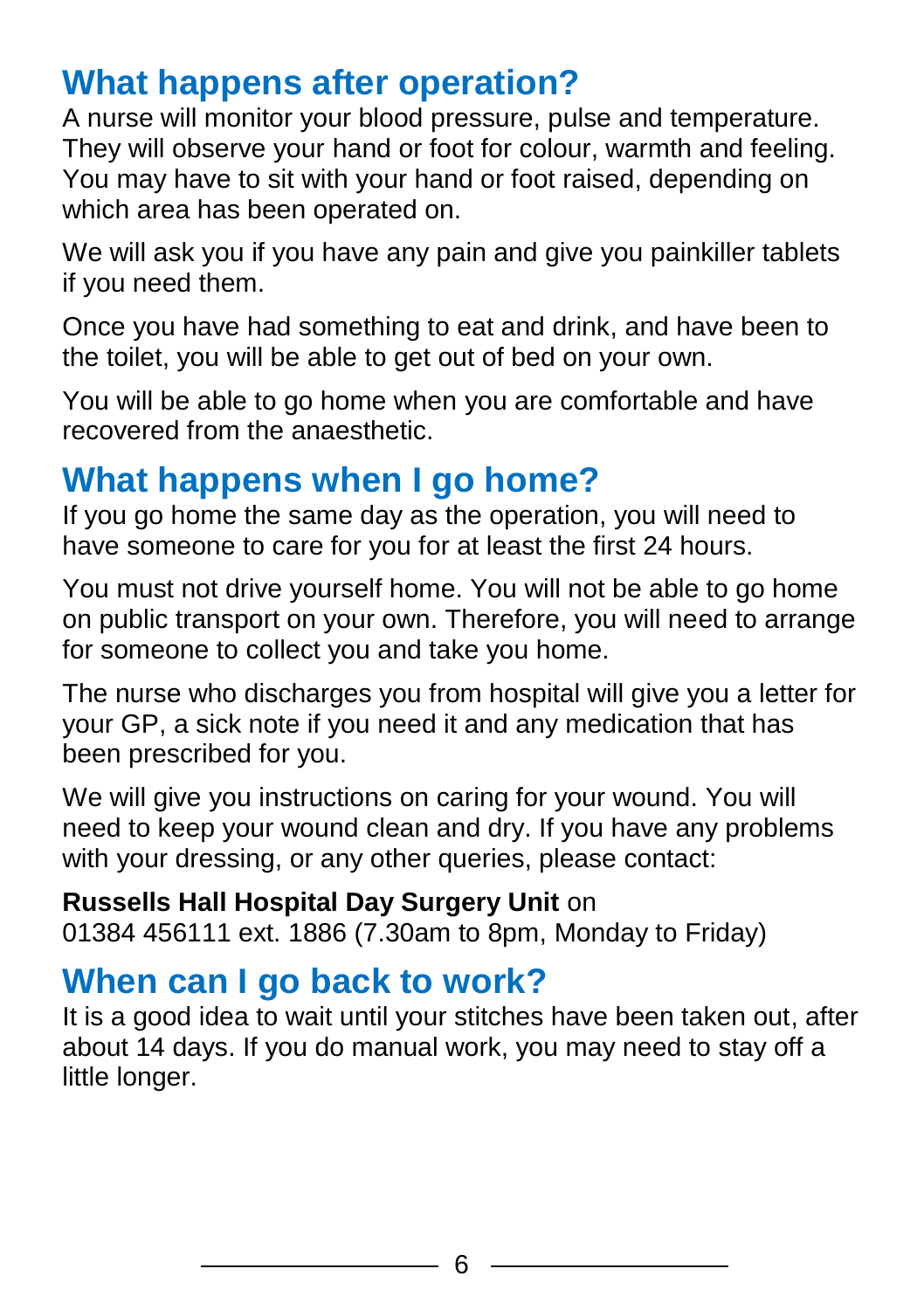#### **Will I be able to drive?**

It is very important that you check with your insurance company as to when you can drive again after surgery.

You will need to avoid driving until your stitches have been taken out. Do not drive if you have any discomfort that may distract you.

#### **What follow up care will I receive?**

We will give you an appointment for your stitches to be taken out about 10 to 14 days after your operation.

#### **Can I find out more?**

You can find out more from the following weblink:

#### **NHS Choices**

[http://www.nhs.uk/conditions/Excisionofganglion/Pages/Introduction.](http://www.nhs.uk/conditions/Excisionofganglion/Pages/Introduction.aspx) [aspx](http://www.nhs.uk/conditions/Excisionofganglion/Pages/Introduction.aspx)